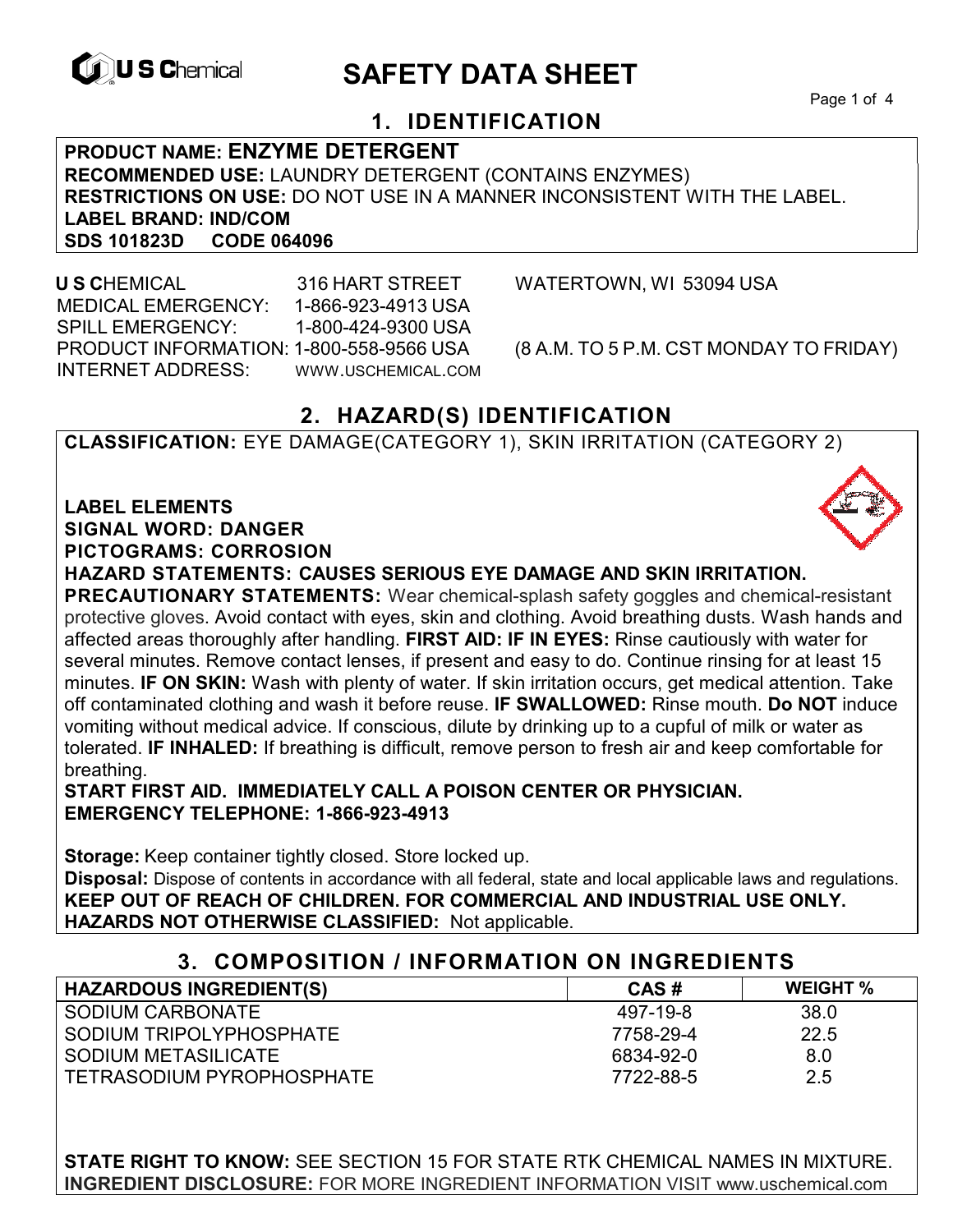## **4. FIRST-AID MEASURES** Page 2 of 4

**IF IN EYES:** RINSE CAUTIOUSLY WITH WATER FOR SEVERAL MINUTES. REMOVE CONTACT LENSES, IF PRESENT AND EASY TO DO. CONTINUE RINSING FOR AT LEAST 15 MINUTES. **IF ON SKIN:** WASH WITH PLENTY OF WATER. IF SKIN IRRITATION OCCURS, GET MEDICAL ATTENTION. TAKE OFF CONTAMINATED CLOTHING AND WASH IT BEFORE REUSE. **IF SWALLOWED:** RINSE MOUTH. **Do NOT** INDUCE VOMITING WITHOUT MEDICAL ADVICE. IF CONSCIOUS, DILUTE BY DRINKING UP TO A CUPFUL OF MILK OR WATER AS TOLERATED. **IF INHALED:** IF BREATHING IS DIFFICULT, REMOVE PERSON TO FRESH AIR AND KEEP COMFORTABLE FOR BREATHING.

**START FIRST AID. IMMEDIATELY CALL A POISON CENTER OR PHYSICIAN. EMERGENCY TELEPHONE: 1-866-923-4913**

**MOST IMPORTANT SYMPTOMS / EFFECTS:** CAUSES SERIOUS EYE DAMAGE AND SKIN IRRITATION. MAY CAUSE BLINDNESS WITHOUT IMMEDIATE FIRST AID. HARMFUL IF SWALLOWED.

**MEDICAL CONDITIONS AGGRAVATED:** NONE KNOWN. **NOTE TO PHYSICIAN:** CALL 1-866-923-4913 FOR EXPOSURE MANAGEMENT ASSISTANCE.

## **5. FIRE-FIGHTING MEASURES**

**CHEMICAL HAZARDS:** EYE CORROSIVE AND SKIN IRRITANT. NON-FLAMMABLE. **COMBUSTION PRODUCT HAZARDS:** OXIDES OF CARBON AND OTHER FUMES. **METHODS:** SELECT EXTINGUISHER AND METHODS BASED ON FIRE SIZE AND TYPE. **EQUIPMENT:** WEAR SCBA AND FULL PROTECTIVE GEAR AS CONDITIONS WARRANT. **NFPA RATING:** HEALTH-3/FLAMMABILITY-0/ INSTABILITY-0/SPECIAL HAZARD-N.AP. **SUITABLE EXTINGUISHERS:** WATER, DRY CHEMICAL, CO2 OR FOAM SUITABLE FOR FIRE. **UNSUITABLE EXTINGUISHERS:** NO RESTRICTIONS BASED ON CHEMICAL HAZARDS.

## **6. ACCIDENTAL RELEASE MEASURES**

**PERSONAL PRECAUTIONS:** EVACUATE UNPROTECTED PERSONNEL FROM AREA. WEAR PERSONAL PROTECTION. SEE SECTION 8. RUBBER BOOTS RECOMMENDED. VENTILATE AREA IF NEEDED. BE CAREFUL NOT TO SLIP. WASH THOROUGHLY AFTER CLEAN-UP. **ENVIRONMENTAL PRECAUTIONS:** PREVENT SPILL FROM ENTERING DRAIN, STORM SEWER OR SURFACE WATERWAY. PREVENT WATER AND SOIL CONTAMINATION. **CLEAN-UP METHODS:** CAREFULLY SWEEP UP AND SHOVEL INTO DRY LABELED CONTAINERS WITHOUT RAISING DUST. MOVE CONTAINERS OUT OF SPILL AREA. AFTER SPILL COLLECTION, FLUSH AREA WITH WATER AND FOLLOW WITH NORMAL CLEAN-UP PROCEDURES.

## **7. HANDLING AND STORAGE**

**HANDLING:** FOLLOW ALL LABEL DIRECTIONS. INSTRUCT PERSONNEL ABOUT PROPER USE, HAZARDS, PRECAUTIONS, AND FIRST AID MEASURES. AVOID INHALATION, INGESTION, AND CONTACT WITH SKIN, EYES AND CLOTHING. DO NOT TASTE OR SWALLOW. REMOVE AND WASH CONTAMINATED CLOTHING AND FOOTWEAR BEFORE REUSE. PRODUCT RESIDUE MAY REMAIN IN EMPTY CONTAINERS. HANDLE CAREFULLY TO AVOID DAMAGING CONTAINER.

**STORAGE:** KEEP CONTAINER TIGHTLY CLOSED. STORE LOCKED UP. STORE AT AMBIENT TEMPERATURES IN A DRY AREA OUT OF DIRECT SUNLIGHT. ROTATE STOCK REGULARLY. KEEP AWAY FROM FOOD AND DRINK. KEEP OUT OF REACH OF CHILDREN.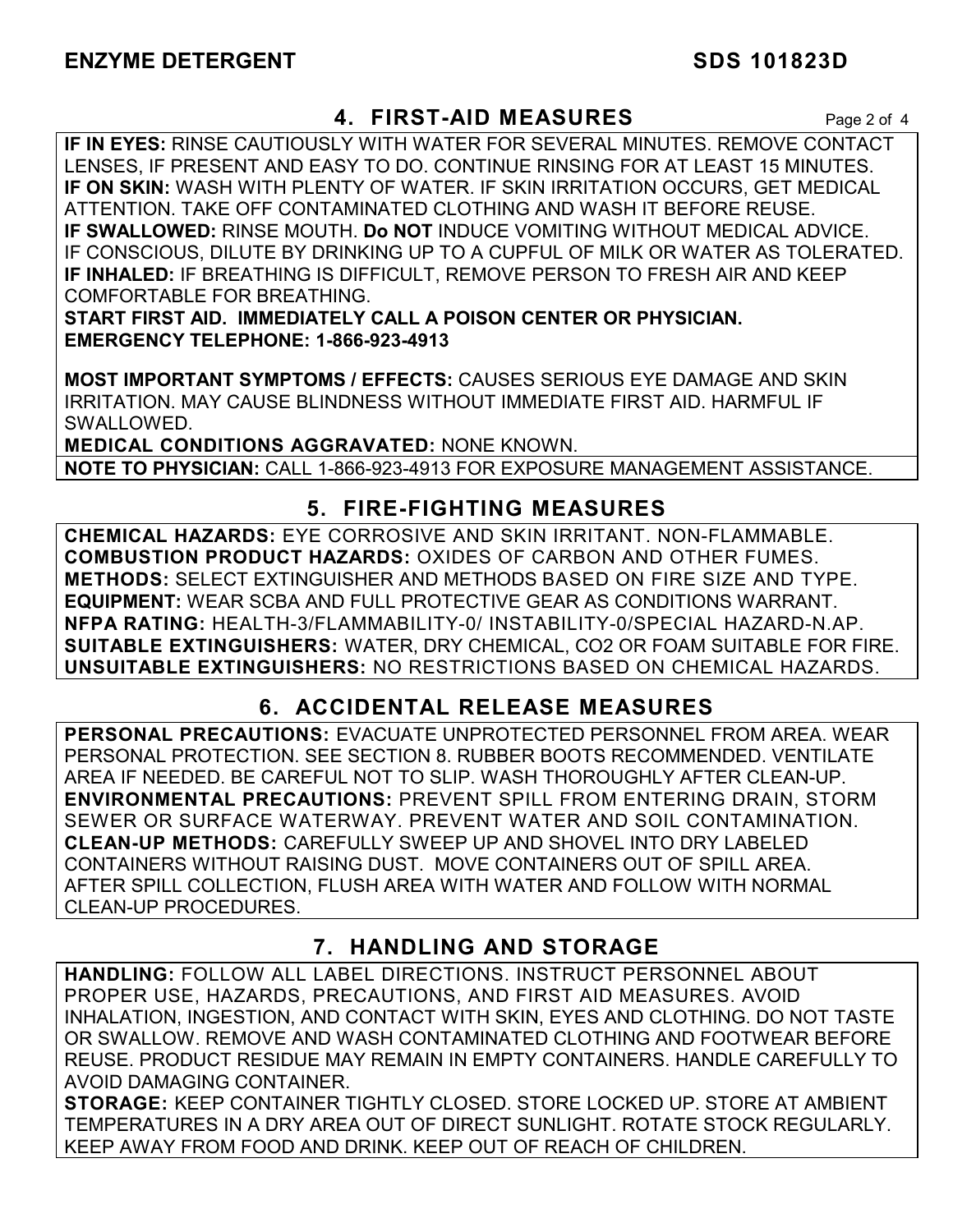### **ENZYME DETERGENT SDS 101823D**

#### **8. EXPOSURE CONTROLS / PERSONAL PROTECTION** Page 3 of 4

**EXPOSURE LIMITS:** SODIUM CARBONATE = NONE SODIUM TRIPOLYPHOSPHATE = NONE SODIUM METASILICATE = NONE TETRASODIUM PYROPHOSPHATE = NONE **ENGINEERING CONTROLS:** GENERAL ROOM VENTILATION IS TYPICALLY ADEQUATE.

#### **PERSONAL PROTECTION**

**EYES:** CHEMICAL-SPLASH SAFETY GOGGLES.

**HANDS:** CHEMICAL-RESISTANT PROTECTIVE GLOVES (NITRILE, NEOPRENE OR RUBBER). **RESPIRATORY:** WEAR DUST MASK IF HANDLING CREATES AIR-BORNE DUST.

**FEET:** RUBBER BOOTS RECOMMENDED DURING SPILL CLEAN-UP.

**BODY:** PROTECTIVE EQUIPMENT NOT REQUIRED.

**HYGIENE MEASURES:** HANDLE IN ACCORDANCE WITH GOOD INDUSTRIAL HYGIENE AND SAFETY PRACTICE. TAKE OFF CONTAMINATED CLOTHING AND WASH IT BEFORE REUSE. WASH HANDS AND AFFECTED AREAS THOROUGHLY AFTER HANDLING. PROVIDE SUITABLE FACILITIES FOR QUICK DRENCHING OR FLUSHING OF THE EYES IN CASE OF CONTACT OR SPLASH HAZARD.

## **9. PHYSICAL AND CHEMICAL PROPERTIES**

**APPEARANCE:** WHITE/BROWN POWDER **ODOR:** NONE **pH CONCENTRATE:** N.AP. **pH @ 2500 PPM SOLUTION:** 11.2 (BASIC) **pH @ USE DILUTION:** N.AV. **PHYSICAL STATE:** GRANULAR POWDER **RELATIVE DENSITY (WATER):** N.AV. **SOLUBILITY (WATER):** MODERATE **VAPOR PRESSURE:** N.AV. **VAPOR DENSITY:** N. AV. **VISCOSITY:** N.AP.

**AUTO-IGNITION TEMPERATURE:** N.AV. **DECOMPOSITION TEMPERATURE:** N.AV. **EXPLOSIVE LIMITS (LEL/UEL):** NONE **EVAPORATION RATE:** N.AV. **FLAMMABILITY (SOLID, GAS):** N.AP. **FLASH POINT:** NONE **INITIAL BOILING POINT/RANGE:** N.AV. **MELTING POINT/FREEZING POINT:** N.AV. **ODOR THRESHOLD:** N.AV. **PARTITION COEFF. (N-OCTANOL/WATER):** N.AV **OTHER:** N.AV.

#### **10. STABILITY AND REACTIVITY**

**REACTIVITY:** NO HAZARD. **CHEMICAL STABILITY:** STABLE. **POSSIBILITY OF HAZARDOUS REACTIONS:** NONE KNOWN. WILL NOT POLYMERIZE. **CONDITIONS TO AVOID:** TEMPERATURES ABOVE 120°F (49°C) AND HIGH HUMIDITY. **MATERIALS TO AVOID:** DIRECT MIXING WITH OTHER CHEMICALS. MIX ONLY WITH WATER. **HAZARDOUS DECOMPOSITION PRODUCTS:** NONE UNDER NORMAL CONDITIONS.

## **11. TOXICOLOGICAL INFORMATION**

**ROUTES OF EXPOSURE:** EYES, SKIN, INGESTION, INHALATION. **INFORMATION ON ROUTES OF EXPOSURE:** NO LC50/LD50 TEST DATA ON MIXTURE. **ACUTE EFFECTS /SYMPTOMS**

 **EYES:** CAUSES SERIOUS EYE DAMAGE. MAY CAUSE PAIN, REDNESS AND WATERING. **SKIN:** CAUSES SKIN IRRITATION. MAY CAUSE DELAYED PAIN, DRYING AND REDNESS. **INGESTION:** CAUSES IRRITATION OR BURNS TO MOUTH, THROAT AND STOMACH. **INHALATION:** CAUSES IRRITATION OR BURNS TO NOSE, THROAT + RESPIRATORY SYSTEM. **CHRONIC / OTHER EFFECTS:** NO REPORTABLE GERM CELL MUTAGENS, SKIN SENSITIZERS, RESPIRATORY SENSITIZERS, REPRODUCTIVE TOXINS OR ASPIRATION HAZARDS. **SPECIFIC TARGET ORGANS (SINGLE/REPEATED):** NONE KNOWN. **NUMERICAL MEASURES OF TOXICITY:** ATEmix (ORAL-RAT) = ABOVE 2000 MG / KG **CARCINOGENS:** NO REPORTABLE ACGIH, IARC, NTP, OR OSHA CARCINOGENS.